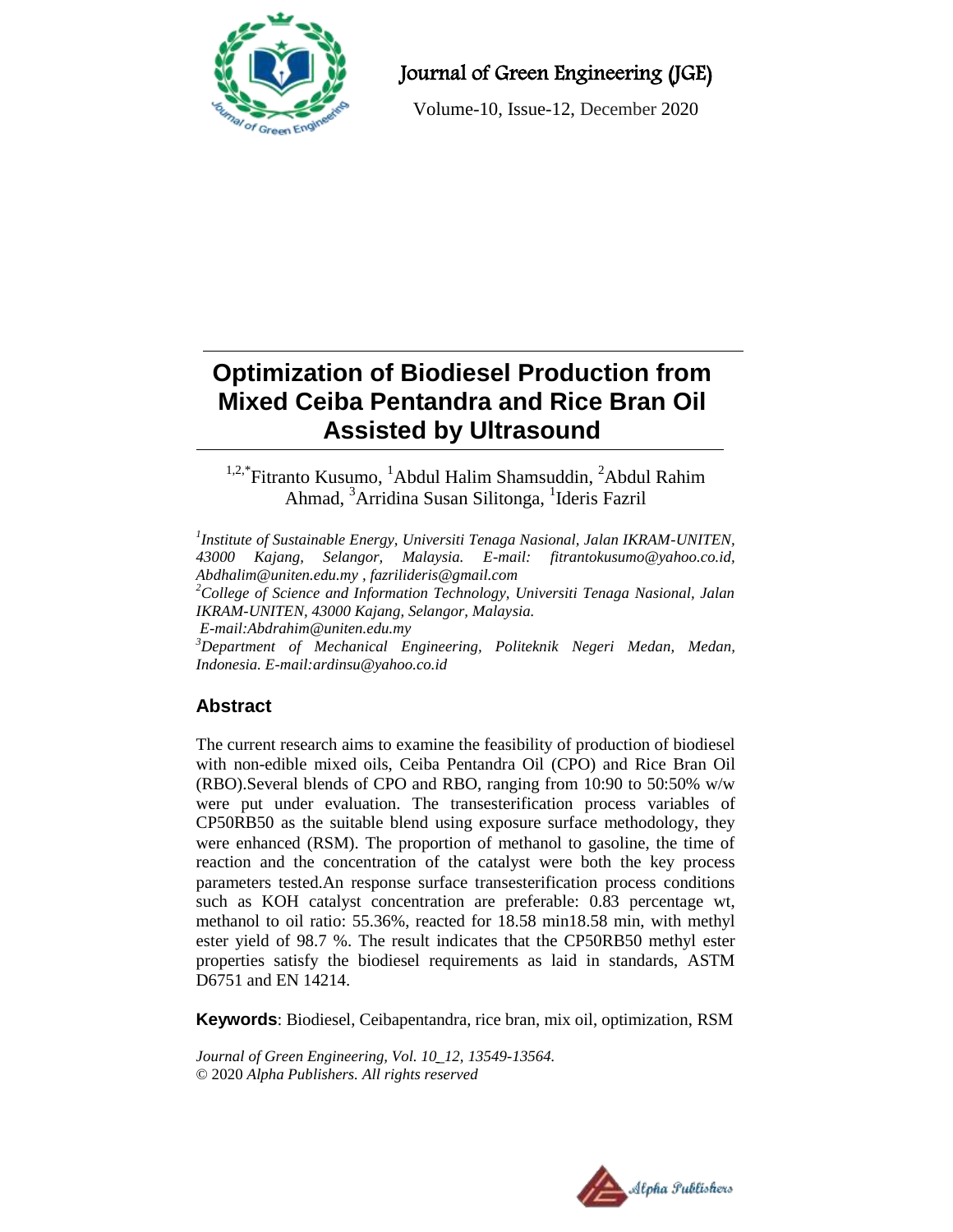## **1 Introduction**

With a greater understanding of the environment, biodiesel is considered as one of the alternativesto fossil fuel due to its adaptability with petro diesel. As a biodegradable nontoxic fuel that contains no sulphur (unlike its petro diesel counterpart), biodiesel so several diesel engines with smaller or no considerable modifications will be used at all [1-5]. Among the various raw materials which can be used to produce biodiesels are animal fats, Vegetable oils that become edible and not edible, and even harmful oils including cooking. Due to the growing concern with the issue of food shortage all across the world, microalgae and low-grade non-edible vegetable oils have been thoroughly researched as a substitute to the common edible oils, namely sunflower, soy bean and palm oils [6-9].

*Ceibapentandra* is a plant that grows in humid, tropical regions. With the ability to produce anywhere between Ceibapentandra is also known as a plant that has a short harvesting duration of 4 to 5. 1000 to 4000 seed pods at a time, where each pod contains about 250 seeds months[10]. The seed of *C. pentandra*normally contains 25-28% oil; where saturated fatty acid is around 17.15%, while the unsaturated fatty acid amounts to approximately 76.32%[11]. Another type of non-edible rice bran oil, that is used in this investigation, was (RBO). Low free fatty acid (FFA) content of RBO; containing approximately 16 to 32wt% of oil and is obtained from the outer layers of the rice grain. Due to its low free fatty acid (FFA) content, RBO has become one of the desirable candidates to be used as raw material to produce biodiesel[12].

In addition to reducing the dependency on a particular type of raw material, blending different types of raw materials can also be viewed as an effort to further improve the properties of biodiesel. It is shown in a study conducted by Dharma et al. (2016) that now the oxidation stability of biodiesel can be improved by blending *Jatropha curcas* and *Ceibapentandra* together [13]. Milano et al (2018), revealed that a blended mixture consist of 70% waste cooking oil and 30% *Calophyluminophylum* has favorable cold flow properties, better physicochemical properties, and higher oxidation. It is found that traits such as density and viscosity of biodiesel produced from the oil mixtures are somewhere between those of the biodiesels obtained from individually processed oils [14].

Ultrasound methods have been widely used by researchers for biodiesel synthesis in the last decade [15,16]. During an ultrasound-assisted reaction, higher biodiesel yield can be usually produced at a faster speed using less amount of catalyst by consuming significantly less energy due to the cavitation phenomenon of the ultrasonication [16-19].

Response Surface Methodology (RSM) is among the methods of optimization that in order to minimise biodiesel costs, streamlining the conditions of the parameters can be used. RSM has been shown to be an efficient method optimize the process parameters for biodiesel production

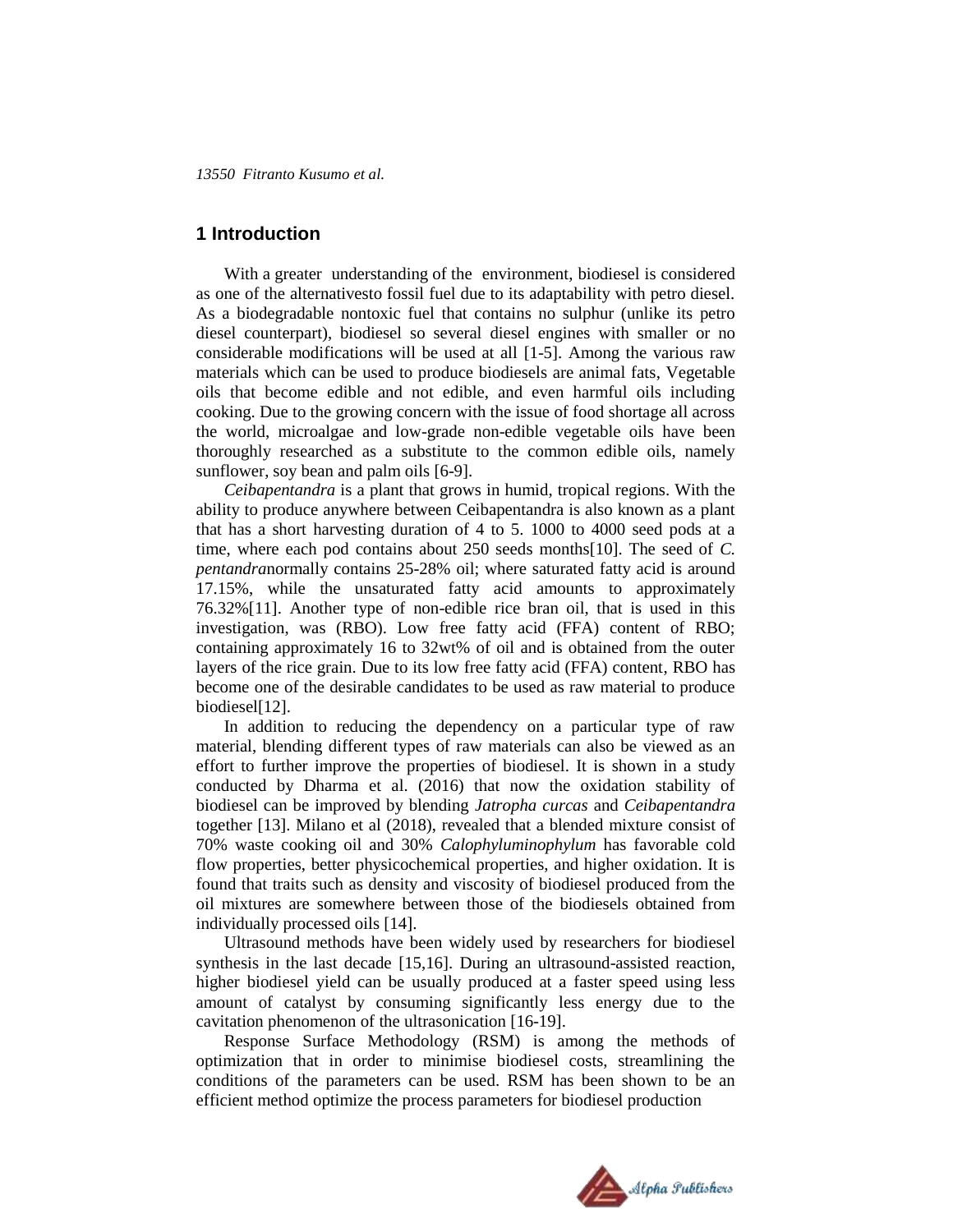[13]. Here, the experiments were designed by considering several critical factors related to the production of biodiesel. Among the parameters considered were methanol to the proportion of petroleum, catalystconcentration used, and reaction time [20,21].

The objective of this study is to create biodiesel from Ceibapentandra blended oil (CPO) and rice bran oil (RBO).In this present study, CPO and RBO were mixed using various mixing ratios and the properties of each individual mixture are then consequently evaluated. The Response Surface Methodology (RSM) was used in the effort to improve the critical parameters used in the transesterification process of the optimal CPO-RBO blend. The physicochemical properties (kinematic viscosity, density, and (acid value) of biodiesel was evaluated in line with the specifications of ASTM D6751.

## **2 Experimental Methodology**

#### **2.1 Methodology**

Rice bran oil (RBO) was procured from ScienfieldSdn. Bhd., Selangor, Malaysia. Potassium hydroxide and methanol were purchased from Chemolab, Malaysia. *Ceibapentandra* oil was obtained from Cilacap, Centre Java, Indonesia. All chemicals for the experiments were 99% pure and of analytical chemistry grade. 250 ml borosilicate glass beakers and covered with aluminum foil lid were used as the biodiesel production reactor. The ultrasonic device Qsonica (Q500-20) was operated at 500 Watts and at the frequency of 20 kHz, attached to a 1-inch diameter probe.The amplitude of the probe was set to be at 40% during the reaction, with pulse set at 5 seconds on and 2 seconds off. The setup of the experiment involving the ultrasound system is presented in Fig. 1.



**Fig. 1.**Biodiesel production using ultrasound equipment system.

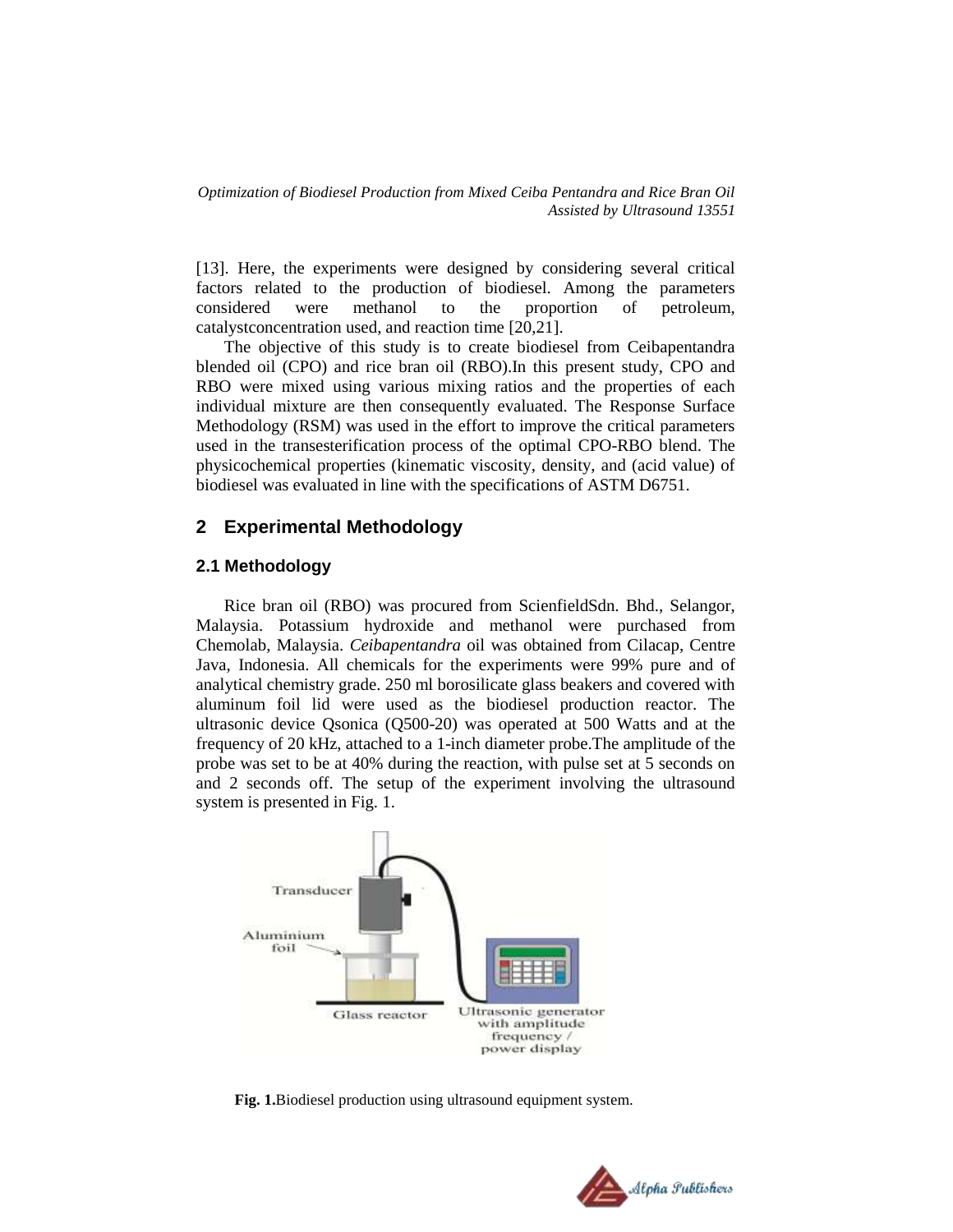#### *2.2 CPO and RBO Crude Oils Blending Procedure*

The *Ceibapentandra* oil (CPO) and rice bran oil (RBO) were prepared in different blend ratios (10:90, 20:80, 30:70, 40:60 and 50:50% RBO:CPO w/ w). A mechanical stirrer was used in order to stir each mixture for 30 minutes. Several properties, namely kinematic 40  $\degree$ C viscosity, acid value, and 15  $\degree$ C density were determined using ASTM D6751 standard. This is done prior to the selection of the best RBO-CPO blend to be used in further study.

## *2.3 Esterification Process*

In the effort to lower the free fatty acid (FFA) content, acidcatalyzed esterification procedure was conducted by adding 1 vol.% of sulfuric acid into 30g CPO-RBO oil mixture; while keeping the ten percent ratio of methanol to oil . The ultrasound amplitude during the maximum immersion process was retained at seven percent. The reaction time varied accordingly during the esterification process at 10, 15, 20, and 25 minutes. After each esterification process, the esterified oil was carefully forced into a totally seperate funnel to settle for 6 hours under gravity.

#### *2.4 Transesterification Process*

Initially, 30 around on a 250 ml glass beaker, g of esterified CP50RB50 was poured. Potassium hydroxide (0.5, 0.75, and 1.00), was dissolved in methanol (30, 45, and 60) and load into 30 g esterified oil and reacted at 10, 15, and 20 minutes, respectively. The amplitude of the ultrasound was maintained at 40% during the transesterification process. The sample was poured into at the end of the method of transesterification, a separation funnel to let it settle for 6 hours.After discharging the excess methanol and catalysts, distilled water was used to wash the product with the intention the extraction of impurities. The remaining methanol and water[22] were subsequently expelled from the liquid via the use of rotary evaporator maintained at the temperature of 65°C. The product was then filtered using Whatman filter paper.

## *2.5 Response Surface Methodology (RSM)*

The optimum parameters of the procedure (i.e. methanol to oil, reaction time and concentration of its catalyst) for the oil mixture of CPO-RBO oil were determine by using RSM which was based on the experimental design from Box-Behnken from Design-Expert® software version 11. The coded and

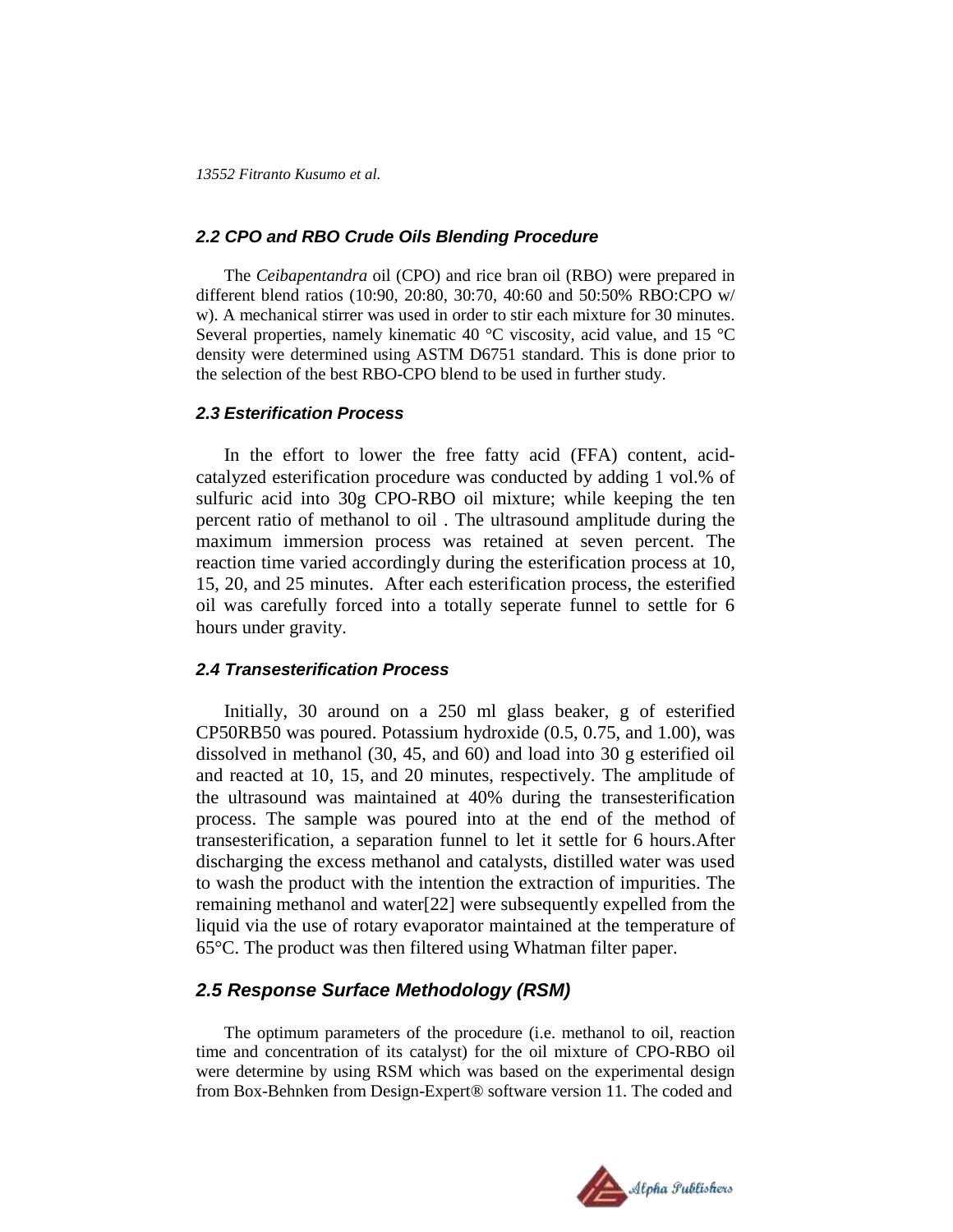uncoded parameters are presented in **Table 1**. The quadratic model is given by the following polynomial, shown in Eq. 1:

$$
Y = a_0 + \sum_{i=1}^{k} a_i x_i + \sum_{i=1}^{k} a_{ii} x_i^2 + \sum_{i>1}^{k} a_{ij} x_i x_j + e
$$
 (1)

In Eq. 1, *Y* is the response factor; while the intercept and the first order coefficient are symbolized by  $a_0$  and  $a_i$ , respectively. Here,  $x_i$  the ifactor is the independent aspect and aii is the quadratic ifactor coefficient. For the the relationship amongst I and j indicators is personified by aij, while k is the number of scenarios and e is the experimental error allocated to the response factor *Y*.

| <b>Parameters</b>              | Unit     | Level   |         |  |
|--------------------------------|----------|---------|---------|--|
|                                |          | Minimum | maximum |  |
| $X_i$ : Methanol to oil ratio  | $wt. \%$ | 30      | 60      |  |
| $X_2$ : Catalyst concentration | $\%$     | 0.5     |         |  |
| $X_3$ : Reaction Time          | mın      | I ()    | 20      |  |

 **Table 1.**Selected variable parameters and levels

#### *2.6 Physicochemical Properties of CPO-RBO Methyl Ester*

Chemical-physical characteristics of Ceibapentandra crude oil (CPO), rice bran crude oil (RBO) and 50 percent Ceibapentandra mixed with 50 percent rice bran methyl ester were calculated using ASTM D6751 (CP50RB50ME).The density of CP50RB50ME using the DM40 LiquiPhysics TM weighing balance from Mettler Toledo, Greifensee, Switzerland, was determined, whereas Parr 6200 Isoperibol (USA) was utilized to find the calorific value. Stabinger Viscometer Anton Paar SVM3000 (Graz, Austria) was utilized in measuring the viscosity of biomechanics. Using TENSOR 27, Bruker Optics Inc, the CP50RB50ME was presented in terms of Fourier transform infrared (FT-IR) (USA). Profit of Acid of the methyl ester was determined using rondo 20 Automatic Titration 20 (Mettler Toledo, Switzerland). The yield (cents per dollar) of CP50RB50ME was directly measured using the formula on **Eq. 2[23]**,[24]:

CP50RB50ME yield = 
$$
\frac{\text{Weight of CP50RB50ME(g)}}{\text{Weight of CP50RB50M Erude oil used (g)}} \times 100\%
$$
 (2)

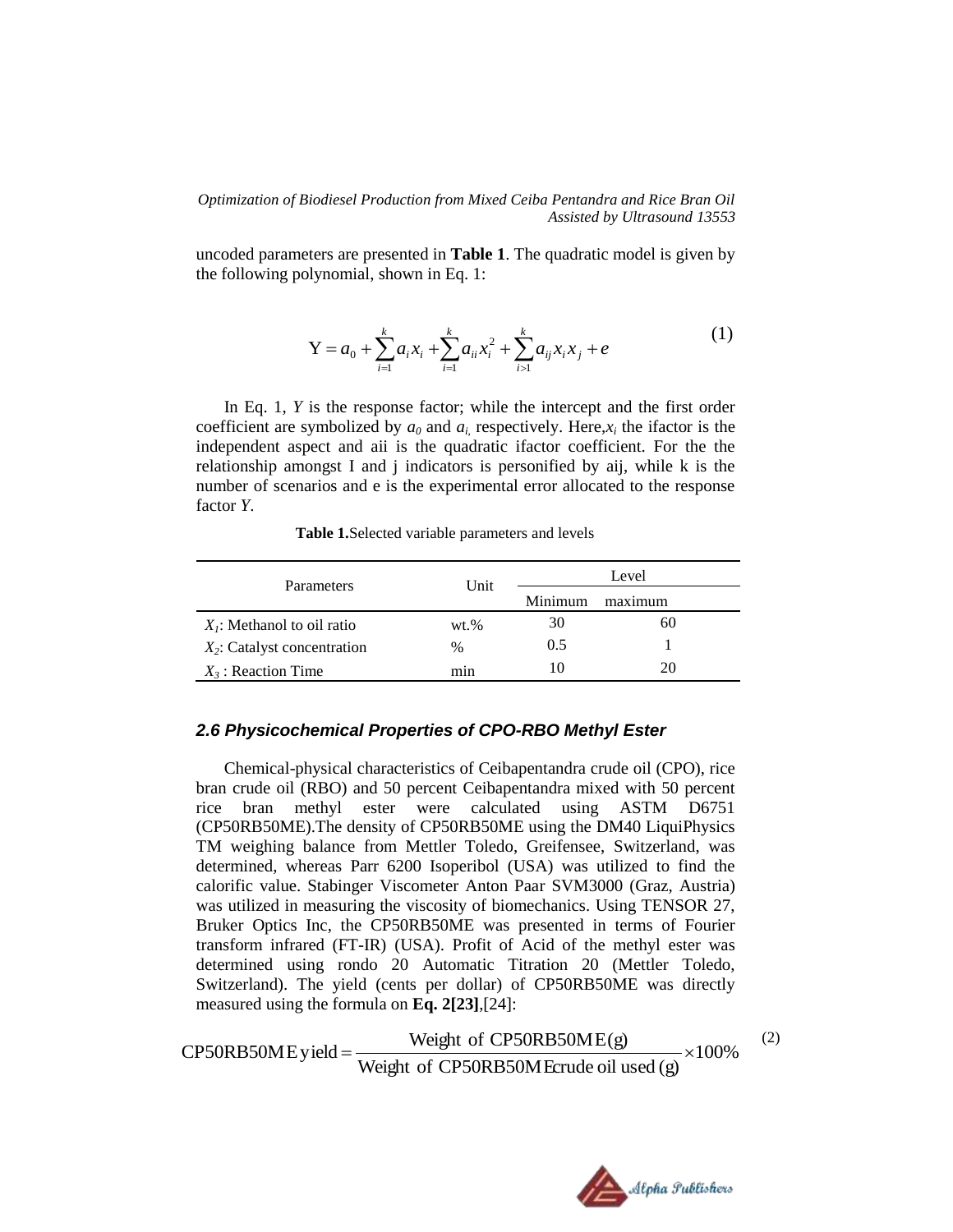## **3 Results and Discussions**

#### *3.1 Properties and Analysis of the Oil Mixtures*

**Table 2** shows the the physicochemical showcases of the CPO, RBO and various blend ratios of those oils. From **Table 2**, it apparent that the kinematic viscosity and the density of CPO60RBO40 and CPO50RBO50 are lower than the value possessed by RBO. However, as the percentage of RBO increases in the CPO+RBO blend, it is found that the blend resulted in a lower acid value compared to the acid value of CPO. From the results, it is shown that the blend of CPO50RBO50 resulted in compared to lower kinematic viscosity, density, and acid value the other blend ratios of CPO+RBO. Similar reporting can also be found from Fadhil et al (2017), where the blending of 50% waste fish oil (WFO) and 50% castor seed oil (CSO) resulted in lower flash point, kinematic viscosity, density, and acid value [23].

| Property                                    | Unit              | <b>CPO</b> | <b>RBO</b> | CPO90%<br>$+$ RBO10% | <b>CPO80%</b><br>$+$ RBO20% | CPO70%<br>$+$ RBO30% | CPO60%<br>$+$ RBO40% | CPO50%<br>$+$ RBO50% |
|---------------------------------------------|-------------------|------------|------------|----------------------|-----------------------------|----------------------|----------------------|----------------------|
| Kinematic<br>viscosity<br>at $40^{\circ}$ C | $mm^2/s$          | 34.90      | 40.97      | 41.62                | 41.32                       | 41.17                | 40.95                | 40.31                |
| Density at<br>$15^{\circ}$ C                | kg/m <sup>3</sup> | 922.00     | 924.60     | 925.00               | 924.80                      | 924.70               | 924.60               | 924.30               |
| Acid<br>value                               | mg KOH/g          | 22.20      | 1.82       | 23.44                | 21.67                       | 19.64                | 18.08                | 11.08                |

 **Table 2.** Properties of CPO, RBO and mixed CPO+RBO.

### *3.2 Reaction Time's Effect on the Acid Value*

Data collection on determination of acid value by means of reaction time for esterified CP50RB50 oil was triplicated and average value was taken for plotting the the graph in Fig. 2. The time interval changed from 10 to 25 milliseconds, it is shownthat acid value significantly decrease 10 to 20 minutes, but after 20 minutes for reaction time, it increases. The increasing of acid value after the 20 minutes reaction time might be due tothe side reactions of  $H_2SO_4$  at longer time that leading to a slow reaction to equilibrium. The acid value of 1.67 mg KOH/g was however taken as the lowest value,

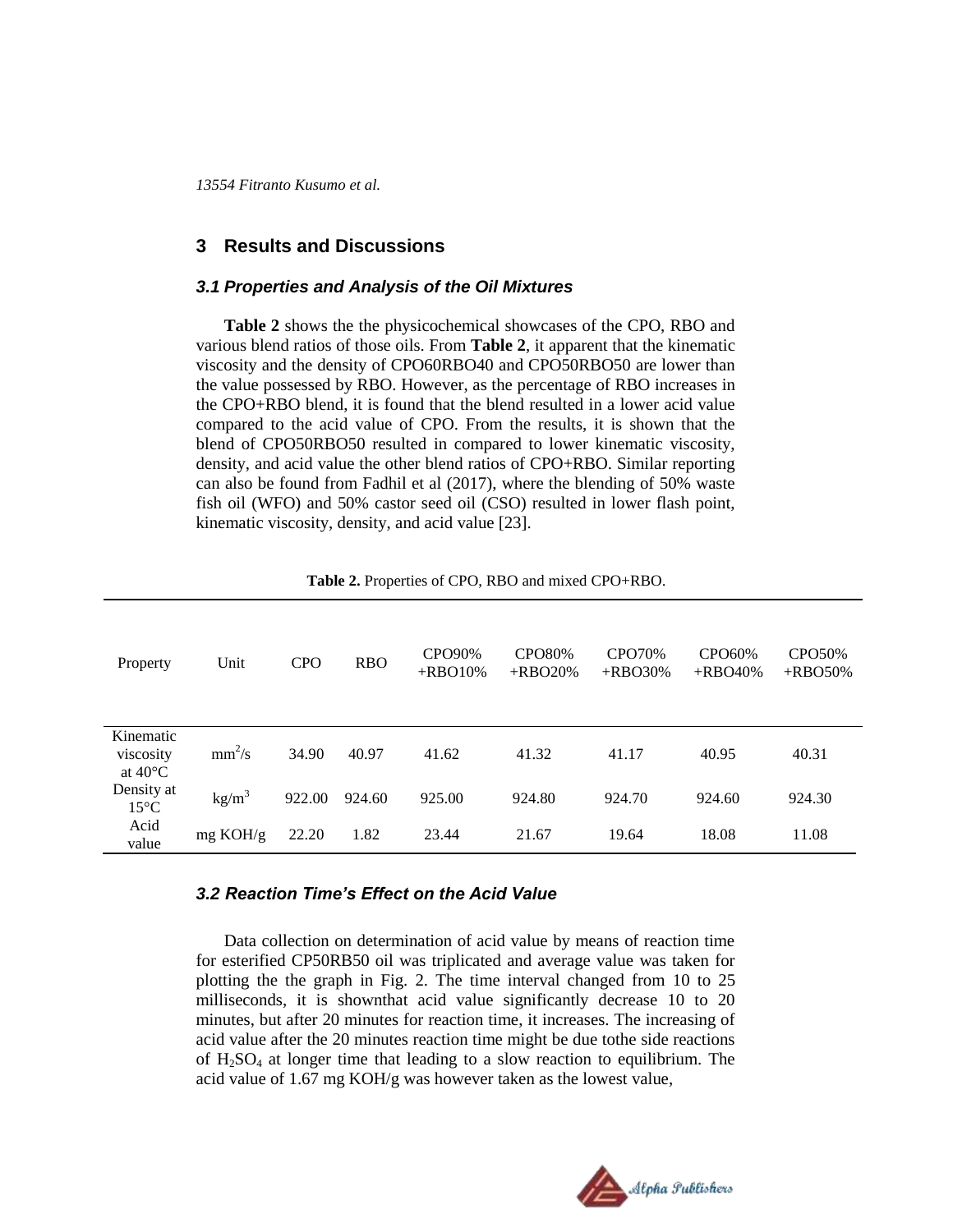obtained at a total time of 20 minutes and was perfectly adequate for the transesterification process.



**Fig. 2**. The effect of esterification reaction time to the acid value of CP50RB50 oil

#### *3.3 Response Surface Methodology*

In this study, process parameter for obvious reasons, the methanol / oil ratio, the reaction time and the catalyst concentration used were identified. The experimental matrix was triggered using the experimental design of Box-Behnken (Table 3). The quadratic worldview for predicted RB50CP50ME conversion is shown in the following **Eq. 3**:

2 3 2 2 2  $+0.0046\chi_1\chi_3-0.226\chi_2\chi_3-0.010708\chi_1^2-34.91\chi_2^2-0.054945\chi_3^2$  ) Yield (%) = 14.92337 + 1.26666 $\chi_1$  + 73.20750 $\chi_2$  + 1.9751 $\chi_3$  – 0.200467 $\chi_1 \chi_2$ 

The model has been tested using Variance Analysis (ANOVA) in 95% confidence interval (Table 4). It is shows that quadratic regression model is significance with the p-value is  $< 0.0001$  (Santos et al., 2013). The value of determination coefficient ( $R^2$  = 0.986) indicates that only 1.1 % data cannot explain by the model (Rabelo, 2015). With the small difference of less than 0.2 between the predicted  $\mathbb{R}^2$  (0.928) and adjusted  $\mathbb{R}^2$  (0.968), it can be implied that the regression is benefit greatly to. The predicted optimum yield for CP50RB50ME based on the developed model were time of reaction (18.58 min), concentration of KOH catalyst (0.987 wt.%), and methanol/oil ratio (55.4%) resulted 98.7% yield.

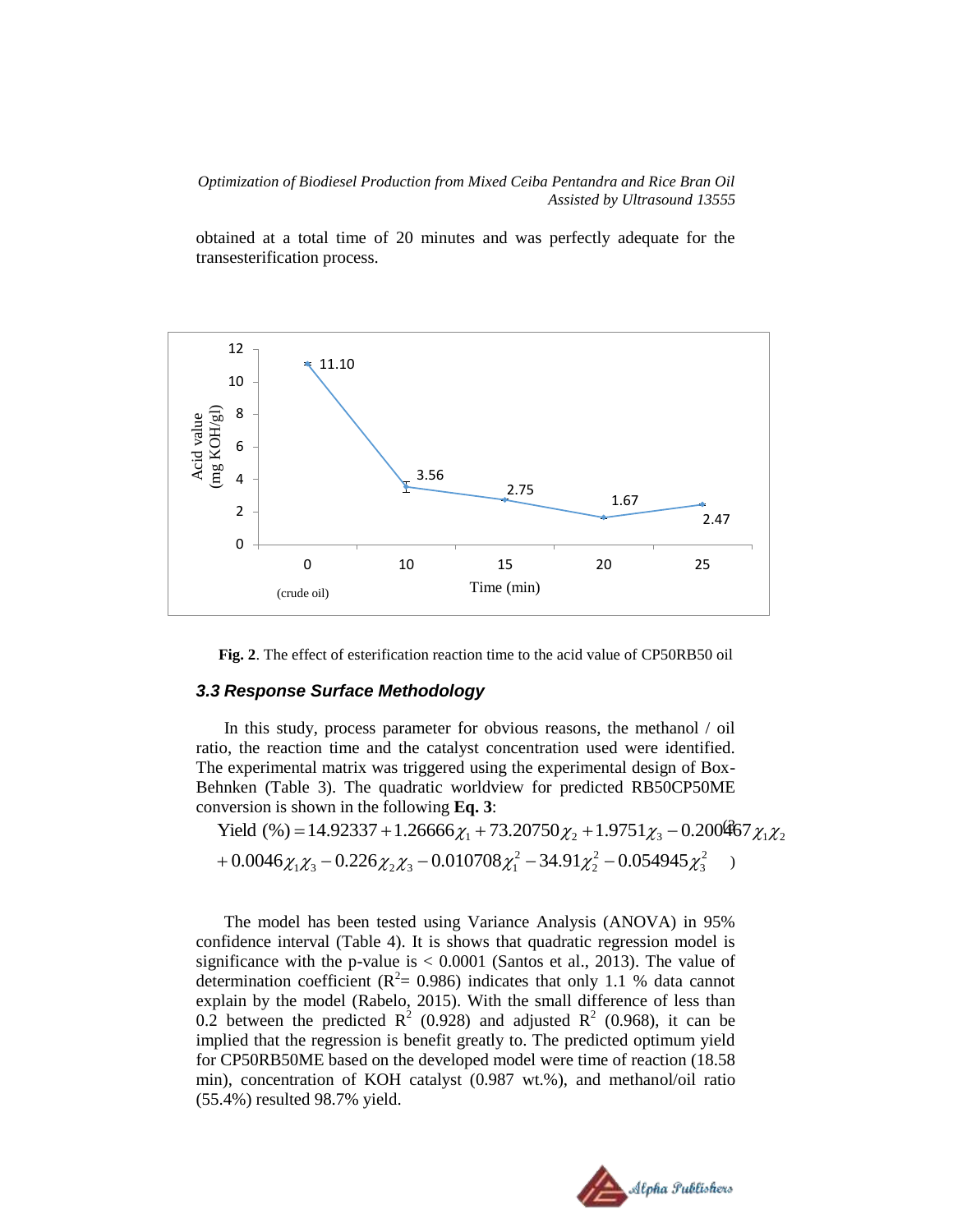|     |                                          | design                                            |                                   |                               |                         |
|-----|------------------------------------------|---------------------------------------------------|-----------------------------------|-------------------------------|-------------------------|
| Run | $X_i$ : Methanol<br>to oil ratio<br>(% ) | $X_2$ :<br>Catalyst<br>concentration<br>$(wt.\%)$ | $X_3$ :<br>Reaction<br>Time (min) | Experimental<br>yield $(\% )$ | Prediction<br>yield (%) |
| 1   | 60                                       | 0.75                                              | 20                                | 98.13                         | 98.27                   |
| 2   | 60                                       | 0.75                                              | 10                                | 94.20                         | 93.94                   |
| 3   | 45                                       | 1.00                                              | 20                                | 96.64                         | 96.65                   |
| 4   | 45                                       | 0.75                                              | 15                                | 97.16                         | 96.56                   |
| 5   | 60                                       | 1.00                                              | 15                                | 96.82                         | 96.65                   |
| 6   | 30                                       | 0.50                                              | 15                                | 85.63                         | 85.79                   |
| 7   | 60                                       | 0.50                                              | 15                                | 93.67                         | 93.94                   |
| 8   | 30                                       | 0.75                                              | 20                                | 90.68                         | 90.93                   |
| 9   | 45                                       | 0.75                                              | 15                                | 96.83                         | 96.56                   |
| 10  | 45                                       | 0.75                                              | 15                                | 96.92                         | 96.56                   |
| 11  | 45                                       | 1.00                                              | 10                                | 93.16                         | 93.58                   |
| 12  | 45                                       | 0.50                                              | 10                                | 88.82                         | 88.80                   |
| 13  | 45                                       | 0.75                                              | 15                                | 96.67                         | 96.56                   |
| 14  | 45                                       | 0.5                                               | 20                                | 93.43                         | 93.00                   |
| 15  | 30                                       | 0.75                                              | 10                                | 88.13                         | 87.98                   |
| 16  | 30                                       | 1.0                                               | 15                                | 91.79                         | 91.51                   |
| 17  | 45                                       | 0.75                                              | 15                                | 95.26                         | 96.56                   |

 **Table 3.**Experimental conditions for methyl ester conversion using Box-Behnken

## *3.4 Effects of the Methanol to Oil Ratio, Reaction Time of Polymerization and Catalyst Concentration on the Jerome of Methyl Ester*

**Fig. 3(a)** shows the three dimension response curves for the reaction time versus catalyst concentration interaction. From **Fig.3 (a)**, it shows that the conversion efficiency increased significantly with reaction time 10 to 18 min and then slightly decreased. The decrease of conversion efficiency during longer reaction time is explained by the reversible nature of the transesterification process itself.

The three dimension surface plot for relationship effects among reaction time and methanol to oil ratio is shown in **Fig. 3(b)**. In order to study the relationships between the two parameters, the methanol to oil ratio were varied in the range of 30% to 60%. From the figure, it seen that the yield of

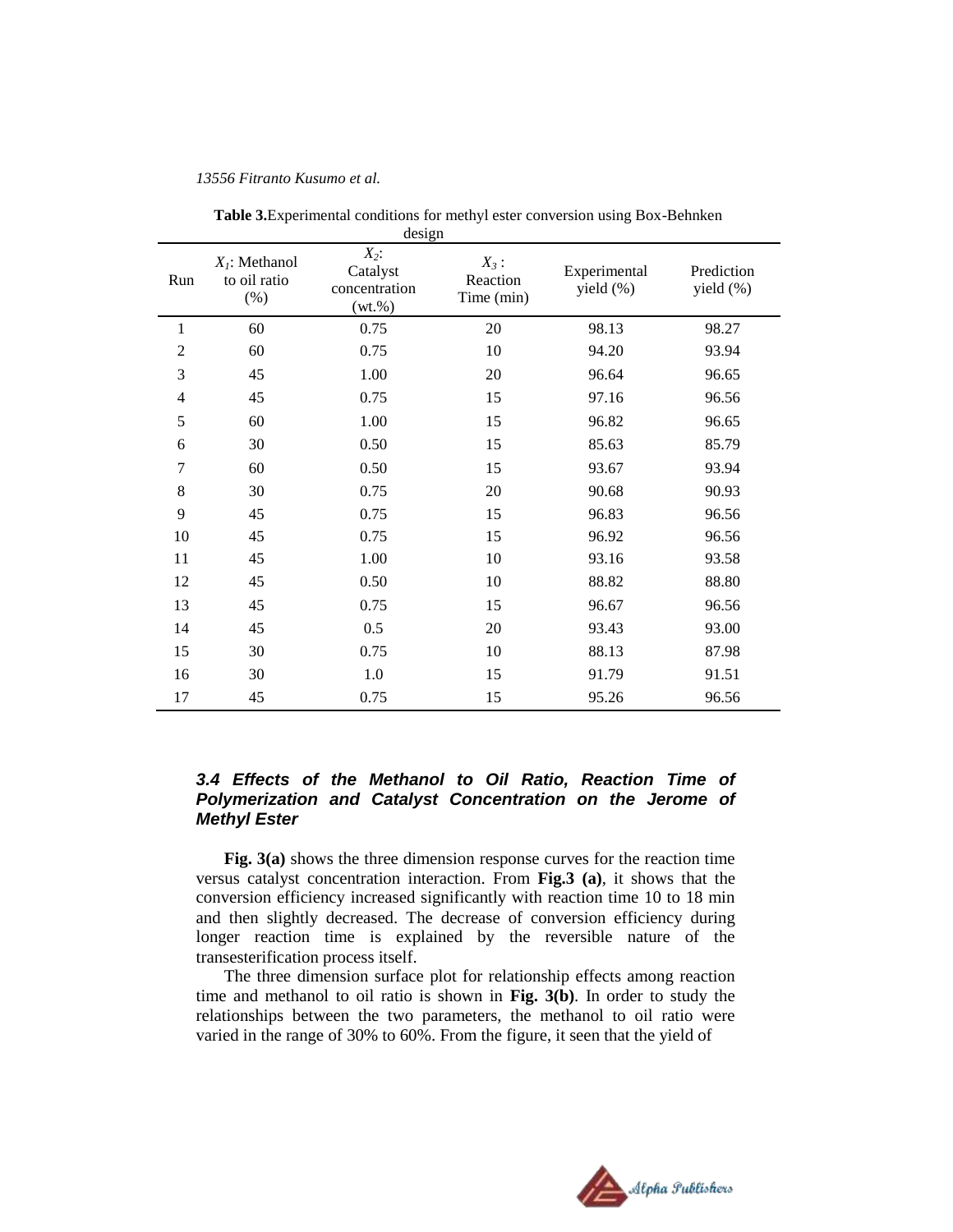| Source                         | Sum of     | df             | Mean   | F-value | p-value  |                    |
|--------------------------------|------------|----------------|--------|---------|----------|--------------------|
| Model                          | 211.68     | 9              | 23.52  | 54.83   | < 0.0001 | significant        |
| $Xl$ - Methanol to oil ratio   | 88.36      | 1              | 88.36  | 206.00  | < 0.0001 |                    |
| $X_2$ - Catalyst concentration | 35.55      | 1              | 35.55  | 82.87   | < 0.0001 |                    |
| $X_3$ - Reaction Time          | 26.54      | 1              | 26.54  | 61.87   | 0.0001   |                    |
| $X_1X_2$                       | 2.26       | 1              | 2.26   | 5.27    | 0.0553   |                    |
| $X_1X_3$                       | 0.4761     | 1              | 0.4761 | 1.11    | 0.3271   |                    |
| $X_2X_3$                       | 0.3192     | 1              | 0.3192 | 0.7442  | 0.4169   |                    |
| $X_1^2$                        | 24.44      | 1              | 24.44  | 56.99   | 0.0001   |                    |
| $X_2^2$                        | 20.04      | 1              | 20.04  | 46.73   | 0.0002   |                    |
| $X_3^2$                        | 7.94       | 1              | 7.94   | 18.52   | 0.0036   |                    |
| Residual                       | 3.00       | 7              | 0.4289 |         |          |                    |
| Lack of Fit                    | 0.7382     | 3              | 0.2461 | 0.4347  | 0.7402   | not<br>significant |
| Pure Error                     | 2.26       | $\overline{4}$ | 0.5661 |         |          |                    |
| Cor Total                      | 207.239585 | 16             |        |         |          |                    |
| $R^2$                          | 0.986      |                |        |         |          |                    |
| Adjusted $R^2$                 | 0.968      |                |        |         |          |                    |
| Predicted $R^2$                | 0.928      |                |        |         |          |                    |

**Table 4.**Analysis of variance (ANOVA) for the regression model

CP50RB50ME increases corresponding with term of reaction and ratio of methanol to natural gas. It can be seen in the plot that after touching a peak value, the yield of CP50RB50ME slightly decreases. The study found the ratio of methanol to oil that provides the highest yield of methyl ester is 55.36%.

**Fig. 3(c)** it shows the relation between the methanol to oil ratio and the catalyst concentration. From **Fig.3(c)**, it shows that the conversion to methyl ester increased significantly when KOH catalyst changed from 0.5 wt.% to 0.8 wt.%. The optimal yield was achieved with catalyst 0.83 wt.%



a).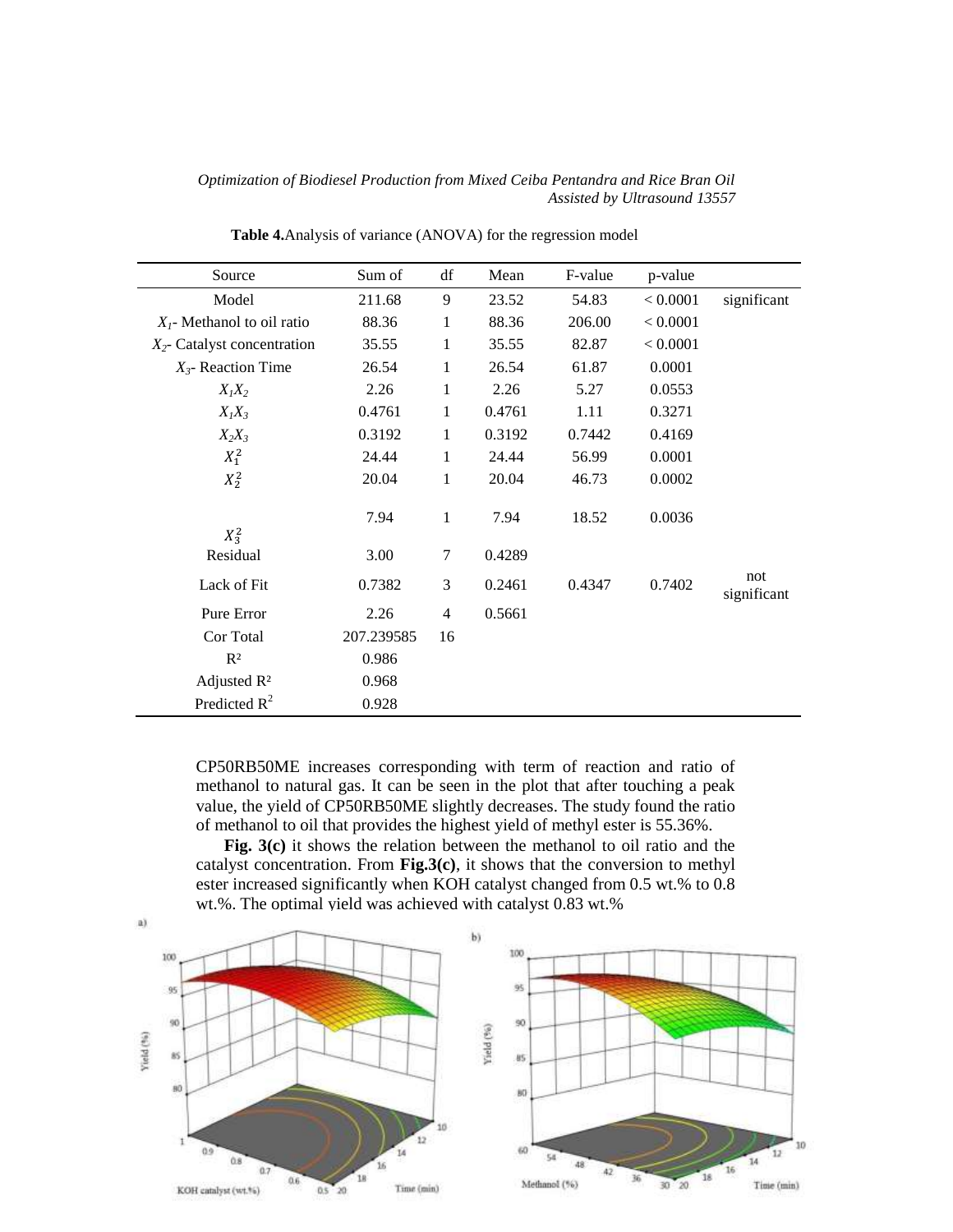

**Fig. 3.**Three-dimensional response surface plots of (a) time vs catalyst concentration, (b) time vs methanol to oil ratio and (c) methanol to oil ratio vs catalyst concentration.

## *3.5 Analysis of CP50RB50ME*

The obtained CP50RB50ME was characterized using the FTIR spectra shown in **Fig. 4**. Here, it can be seen that the CP50RB50ME consists of longchain fatty acid methyl esters. Absorption peaks at 880, 1014, 118, 1170, 1196, 1245, 1361, 1436 and 1463  $cm^{-1}$ , which are normally referred to the 'fingerprint' region of biodiesel can beobserved in the **Fig. 4.** Meanwhile, the absorption peak at  $1436 \text{ cm}^{-1}$  and  $1196 \text{ cm}^{-1}$  in the figure correspond to the lopsided stretch of-CH3 and O-CH3 stretching, respectively. In particular, the decrease in wave energy between 1000 cm-1 and 1800 cm-1 helps to determine methyl ester content in the CP50RB50ME.

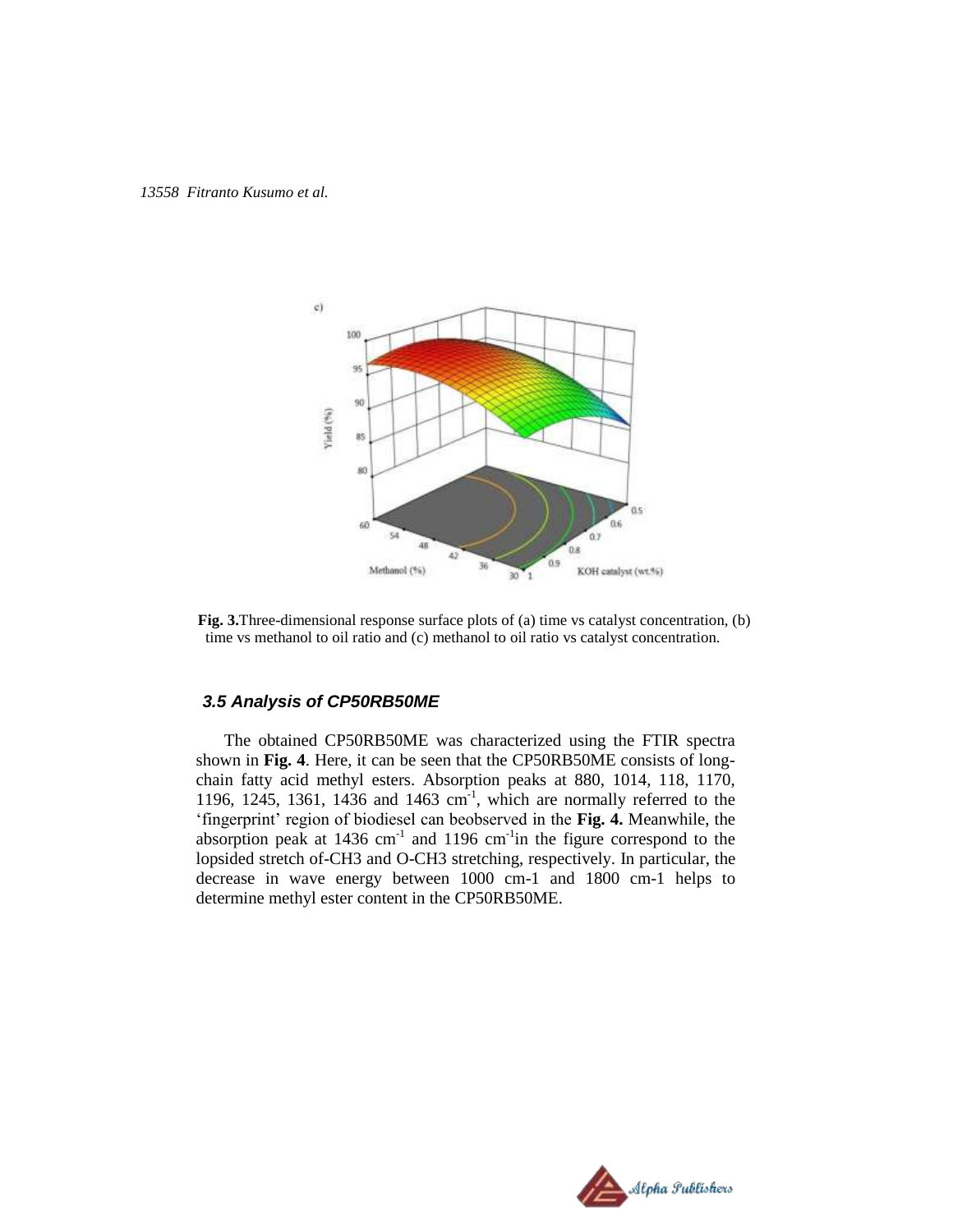

**Fig. 4.**FTIR spectra of CP50RB50ME.

The properties of CP50RB50ME produced using ultrasound were determined accordingly and presented in**Table 5**; and it can be seen that the properties the values stipulated by the ASTDM D67511 are within the system of values standards. Hence, the biodiesel obtained from the blend of CP50RB50 is suitable to be used in diesel engines.

| Property                                 | Unit              | Standard<br>test<br>method | <b>ASTM</b><br>D6751 | EN1421<br>4 | Petro<br>Diese | WFO50<br>CSO <sub>50</sub><br>$ME^b$ | KO50L<br>O50ME <sup>c</sup> | <b>CP50RB50</b><br>ME <sup>a</sup> |
|------------------------------------------|-------------------|----------------------------|----------------------|-------------|----------------|--------------------------------------|-----------------------------|------------------------------------|
| Kinematic<br>viscosity at $40^{\circ}$ C | $mm^2/s$          | D 445                      | $1.9-6.0$            | $3.5 - 5.0$ | 2.86           | 4.07                                 | 5.61                        | 4.7747                             |
| Density at $15^{\circ}$ C                | kg/m <sup>3</sup> | D 1298                     | 860-880              | $860 - 900$ | 833            | 898                                  | 8.92                        | 878                                |
| Acid value                               | mg<br>KOH/g       | D 664                      | Max. 0.5             | Max 0.5     | 0.06           | 0.06                                 | $\overline{\phantom{a}}$    | 0.227                              |
| Higher heating<br>value                  | MJ/kg             | D 975                      | Min. 35              | 35          | 45.82          | ۰                                    | 37.89                       | 39.5712                            |

**Table 5**. Physical and chemical properties of CP50RB50ME

<sup>a</sup> Result,  $b[25]$ , c $[26]$ 

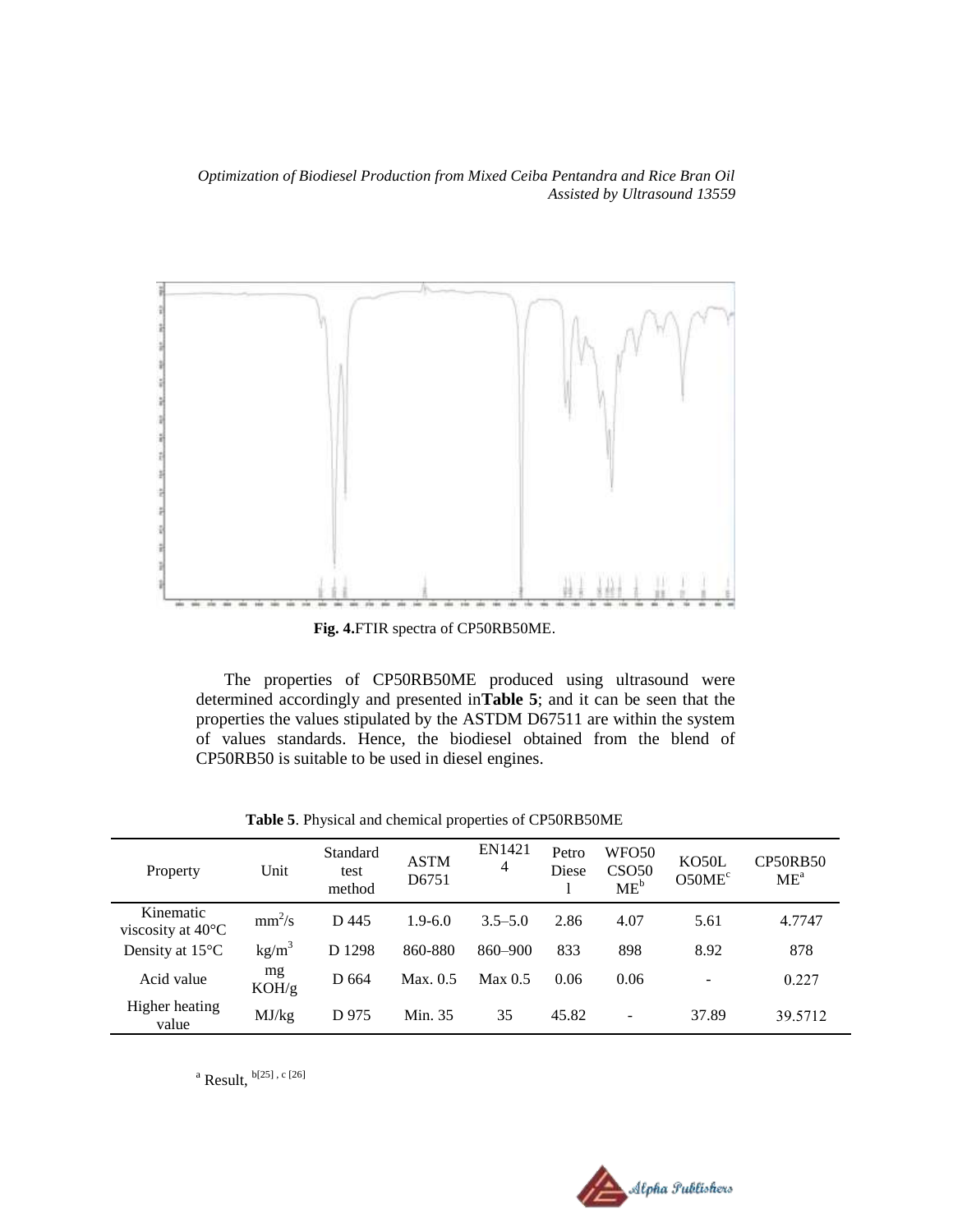## **4 Conclusions**

The physicochemical properties of *Ceibapentandra* (CPO) and rice bran oil (RBO) consist of various blending ratio of 10:90 to 50:50% w/w were evaluated. The CP50RB50 was considered to be the most effective blend to be used in the transesterification of the alkali base, and the method was optimised focused on the Box-Behnken statistical methodology using methodology of the Response Surface (RSM). Using the optimized values of 0.83% for KOH w/w, 53.36% for methanol to oils ratio, and 18.58 minutes of reaction time, and optimum CP50RB50ME yield of 98.70 wt% was able to be achieved. The properties of the biodiesel obtained correspond with the destination in ASTM D67511 standards. Hence, it can be concluded that CP50RB50ME can be used as a substitute to petro diesel.

## **Conflict of Interest**

There is no conflict of interest.

## **Acknowledgments**

The authors would like to acknowledge the AAIBE Chair of Renewable grant no: 201801 KETTHA for the financial support in conducting this research. The authors also would like to thank theDirektoratJenderalPenguatanRisetdanPengembanganKementerianRiset, Teknologidan Pendidikan Tinggi Republik Indonesia, and DIPA Politeknik Negeri Medan, Medan, Indonesia for the financial support provided.

## **References**

- [1] Goh, B.H.H.; Ong, H.C. Cheah, M.Y. Chen, W.-H. Yu, K.L. Mahlia, T.M.I. "Sustainability of direct biodiesel synthesis from microalgae biomass: A critical review", Renewable and Sustainable Energy Reviews, Vol. 107, pp. 59-74, 2019.
- [2] Kusumo, F. Silitonga, A.S. Ong, H.C. Masjuki, H.H. Mahlia, T.M.I. "A comparative study of ultrasound and infrared transesterification of Sterculia foetida oil for biodiesel production", Energy Sources, Part A: Recovery, Utilization, and Environmental Effects, Vol. 39, no. 3, pp. 1339-1346, 2017.
- [3] Hanif, M.; Hesam, N.M. Akhiar, A. Fazril, I. Zamri, M.F.M.A. Shamsuddin, A.H. "Economic feasibility of smart city power generation from biogas produced by food waste in Malaysia via techno-economic analysis", IOP Conference Series: Earth and Environmental Science, Vol. 476, 2020.

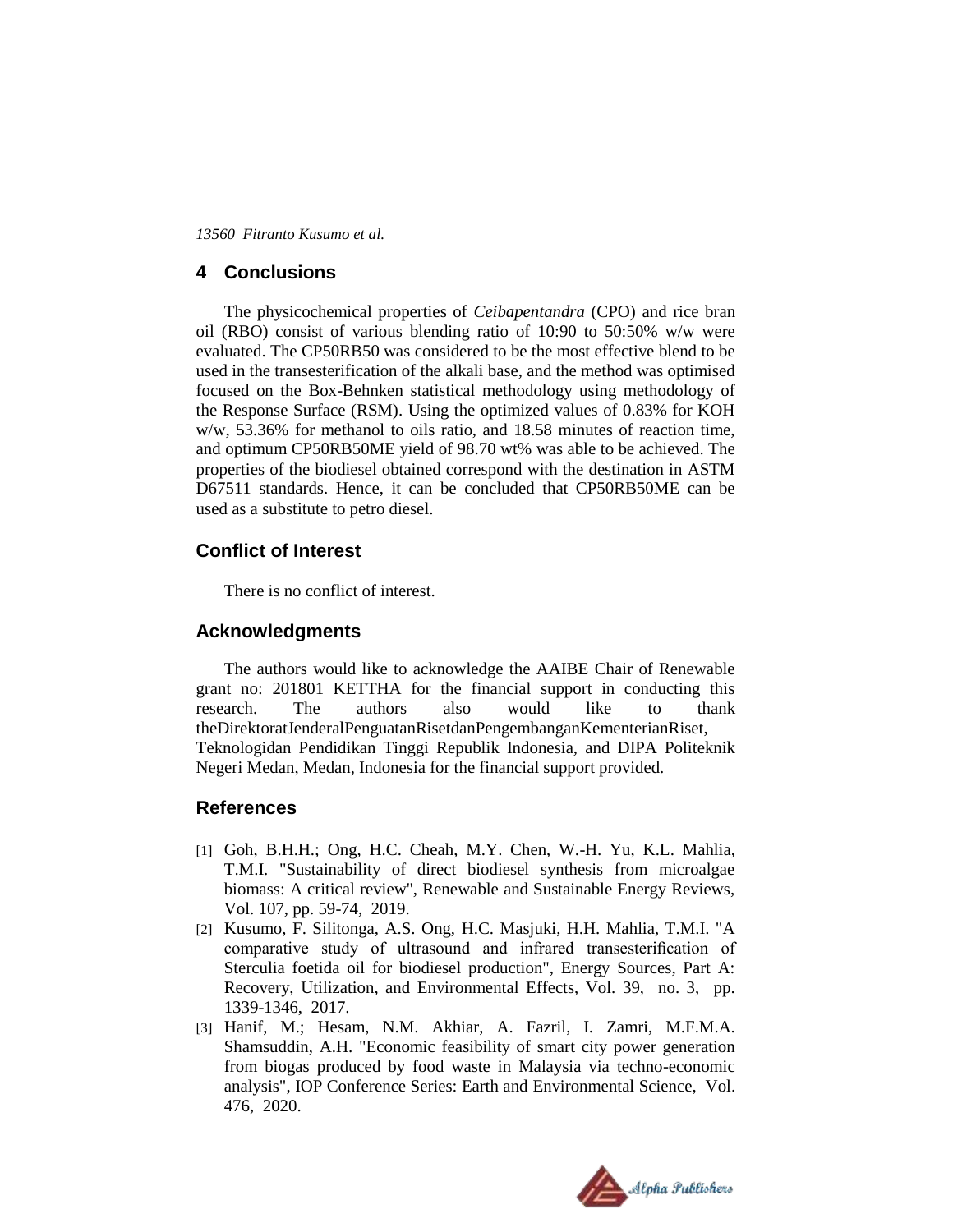- [4] Silitonga, A.S. Shamsuddin, A.H. Mahlia, T.M.I. Milano, J. Kusumo, F. Siswantoro, J. Dharma, S. Sebayang, A.H. Masjuki, H.H. Ong, H.C. "Biodiesel synthesis from Ceiba pentandra oil by microwave irradiationassisted transesterification: ELM modeling and optimization", Renewable Energy , Vol. 146, pp. 1278-1291, 2020.
- [5] Kusumo, F.M., T. Shamsuddin, A. Ong, H.C. Ahmad, A. Ismail, Z. Ong, Z. Silitonga, A. "The Effect of Multi-Walled Carbon Nanotubes-Additive in Physicochemical Property of Rice Brand Methyl Ester: Optimization Analysis", Energies , Vol. 12, no. 17, 2019.
- [6] Aditiya, H.B. Chong, W.T. Mahlia, T.M.I. Sebayang, A.H. Berawi, M.A. Nur, H. "Second generation bioethanol potential from selected Malaysia's biodiversity biomasses: A review", Waste Management , Vol. 47, pp. 46-61, 2015.
- [7] Fazril, I. Shamsuddin, A.H. Nomanbhay, S. Kusomo, F. Hanif, M. Ahmad Zamri, M.F.M. Akhiar, A. Ismail, M.F. "Microwave-assisted in situ transesterification of wet microalgae for the production of biodiesel: progress review", IOP Conference Series: Earth and Environmental Science , Vol. 476, 2020.
- [8] Azeem, M.W. Hanif, M.A. Al-Sabahi, J.N. Khan, A.A. Naz, S. Ijaz, A. "Production of biodiesel from low priced, renewable and abundant date seed oil", Renewable Energy, Vol. 86,pp. 124-132, 2016.
- [9] Mahlia, T.M.I. Syazmi, Z.A.H.S. Mofijur, M. Abas, A.E.P. Bilad, M.R. Ong, H.C. Silitonga, A.S. "Patent landscape review on biodiesel production: Technology updates", Renewable and Sustainable Energy Reviews, Vol. 118, 2020.
- [10] Ong, L.K.; Effendi, C. Kurniawan, A. Lin, C.X. Zhao, X.S. Ismadji, S. "Optimization of catalyst-free production of biodiesel from Ceiba pentandra (kapok) oil with high free fatty acid contents", Energy, Vol. 57, pp. 615-623, 2013.
- [11] Silitonga, A.S. Masjuki, H.H. Mahlia, T.M.I. Ong, H.C. Chong, W.T. "Experimental study on performance and exhaust emissions of a diesel engine fuelled with Ceiba pentandra biodiesel blends", Energy Conversion and Management , Vol. 76, pp. 828-836, 2013.
- [12] Mazaheri, H. Ong, H.C. Masjuki, H.H. Amini, Z. Harrison, M.D. Wang, C.-T. Kusumo, F. Alwi, A. "Rice bran oil based biodiesel production using calcium oxide catalyst derived from Chicoreus brunneus shell", Energy, Vol. 144, pp. 10-19, 2018.
- [13] Dharma, S. Masjuki, H.H. Ong, H.C. Sebayang, A.H. Silitonga, A.S. Kusumo, F.;Mahlia, T.M.I. "Optimization of biodiesel production process for mixed Jatropha curcas–Ceiba pentandra biodiesel using response surface methodology", Energy Conversion and Management, Vol. 115, pp. 178-190, 2016.
- [14] Milano, J. Ong, H.C. Masjuki, H.H.; Silitonga, A.S. Chen, W.-H. Kusumo, F. Dharma, S. Sebayang, A.H. "Optimization of biodiesel production by microwave irradiation-assisted transesterification for waste cooking oil-Calophyllum inophyllum oil via response surface

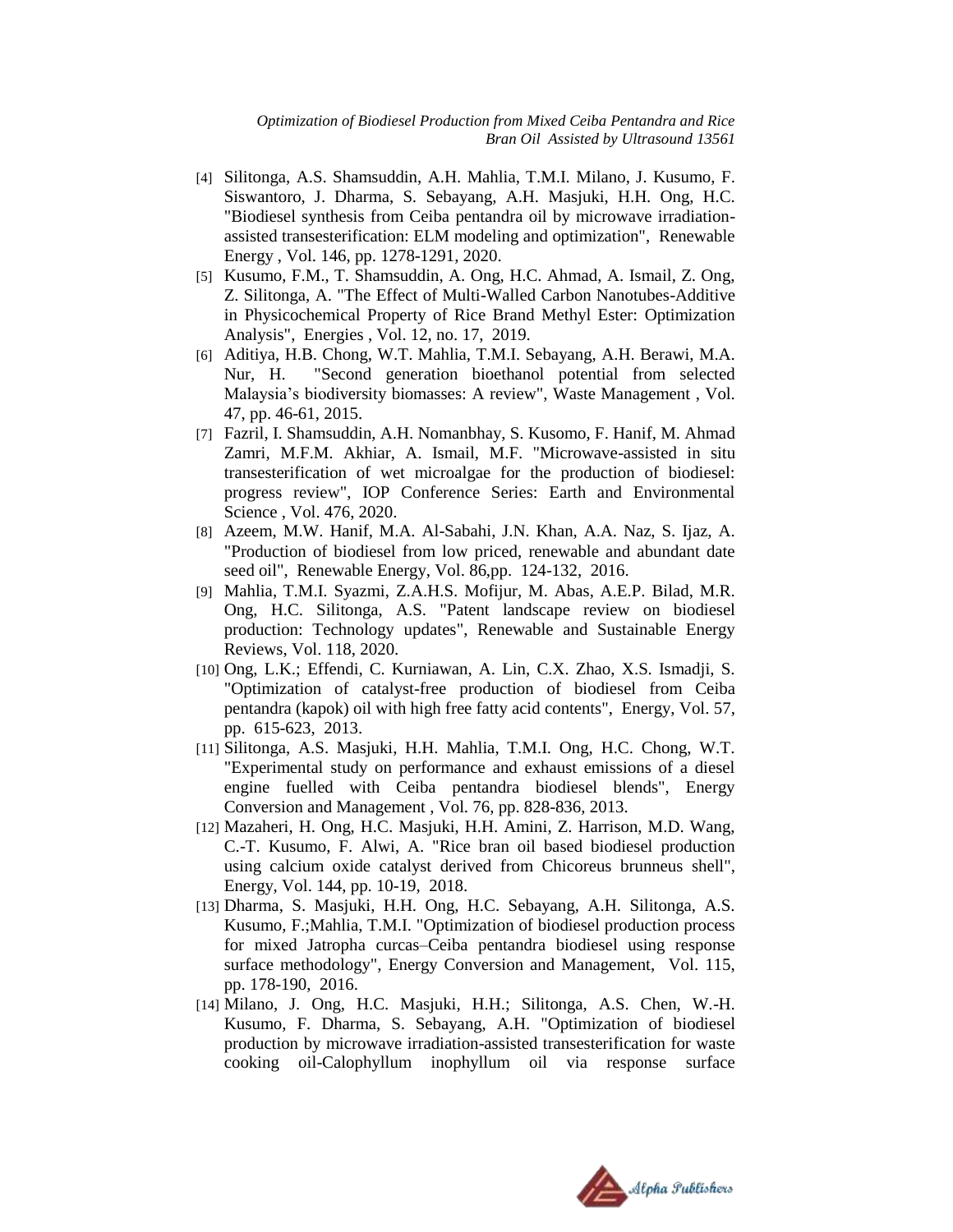methodology", Energy Conversion and Management, Vol. 158, pp. 400- 415, 2018.

- [15] Deng, X. Fang, Z. Liu, Y.-h. "Ultrasonic transesterification of Jatropha curcas L. oil to biodiesel by a two-step process", Energy Conversion and Management, Vol. 51, pp. 2802-2807, 2010.
- [16] Maghami, M. Sadrameli, S.M. Ghobadian, B. "Production of biodiesel from fishmeal plant waste oil using ultrasonic and conventional methods", Applied Thermal Engineering, Vol. 75, pp. 575-579, 2015.
- [17] Joshi, S.M. Gogate, P.R. Suresh Kumar, S. "Intensification of esterification of karanja oil for production of biodiesel using ultrasound assisted approach with optimization using response surface methodology", Chemical Engineering and Processing - Process Intensification, Vol. 124, pp. 186-198, 2018.
- [18] Maran, J.P. Priya, B. "Comparison of response surface methodology and artificial neural network approach towards efficient ultrasound-assisted biodiesel production from muskmelon oil", Ultrasonics Sonochemistry, Vol. 23, pp. 192-200, 2015.
- [19] Kusumo, F. Shamsuddin, A.H. Ahmad, A.R. Dharma, S. Milano, J. Silitonga, A.S. Fazril, I. Marzuki, H. Akhiar, A. Sebayang, R., " Production of biodiesel from Jatropha curcas mixed with waste cooking oil assisted by ultrasound", IOP Conference Series: Earth and Environmental Science , Vol. 476, 2020.
- [20] Elango, R.K. Sathiasivan, K. Muthukumaran, C. Thangavelu, V. Rajesh, M. Tamilarasan, K. "Transesterification of castor oil for biodiesel production: Process optimization and characterization", Microchemical Journal, Vol. 145, pp. 1162-1168, 2019.
- [21] Selvaraj, R. Moorthy, I.G. Kumar, R.V. Sivasubramanian, V. "Microwave mediated production of FAME from waste cooking oil: Modelling and optimization of process parameters by RSM and ANN approach", Fuel , Vol. 237, pp. 40-49, 2019.
- [22] Ghani, N. I. Mahat, A. Hussain, and S. S. M. Mokhtar. "Water Sustainability In Campus: A Framework In Optimizing Social Cost", Int. J. Recent Technol. Eng., Vol. 8, no. 2, pp. 183–186, 2019.
- [23] Santos, O.O. Maruyama, S.A. Claus, T. de Souza, N.E. Matsushita, M. Visentainer, J.V. "A novel response surface methodology optimization of base-catalyzed soybean oil methanolysis", Fuel, Vol. 113, pp. 580-585, 2013.
- [24] Hussain, Azham, Aravindhan Surendar, A. Clementking, Sujith Kanagarajan, and Lubov K. Ilyashenko. "Rock brittleness prediction through two optimization algorithms namely particle swarm optimization and imperialism competitive algorithm", Engineering with Computers, Vol. 35, no. 3, pp. 1027-1035. 2019.
- [25] Fadhil, A.B. Al-Tikrity, E.T.B. Albadree, M.A. "Biodiesel production from mixed non-edible oils, castor seed oil and waste fish oil", Fuel, Vol. 210, pp. 721-728, 2017.

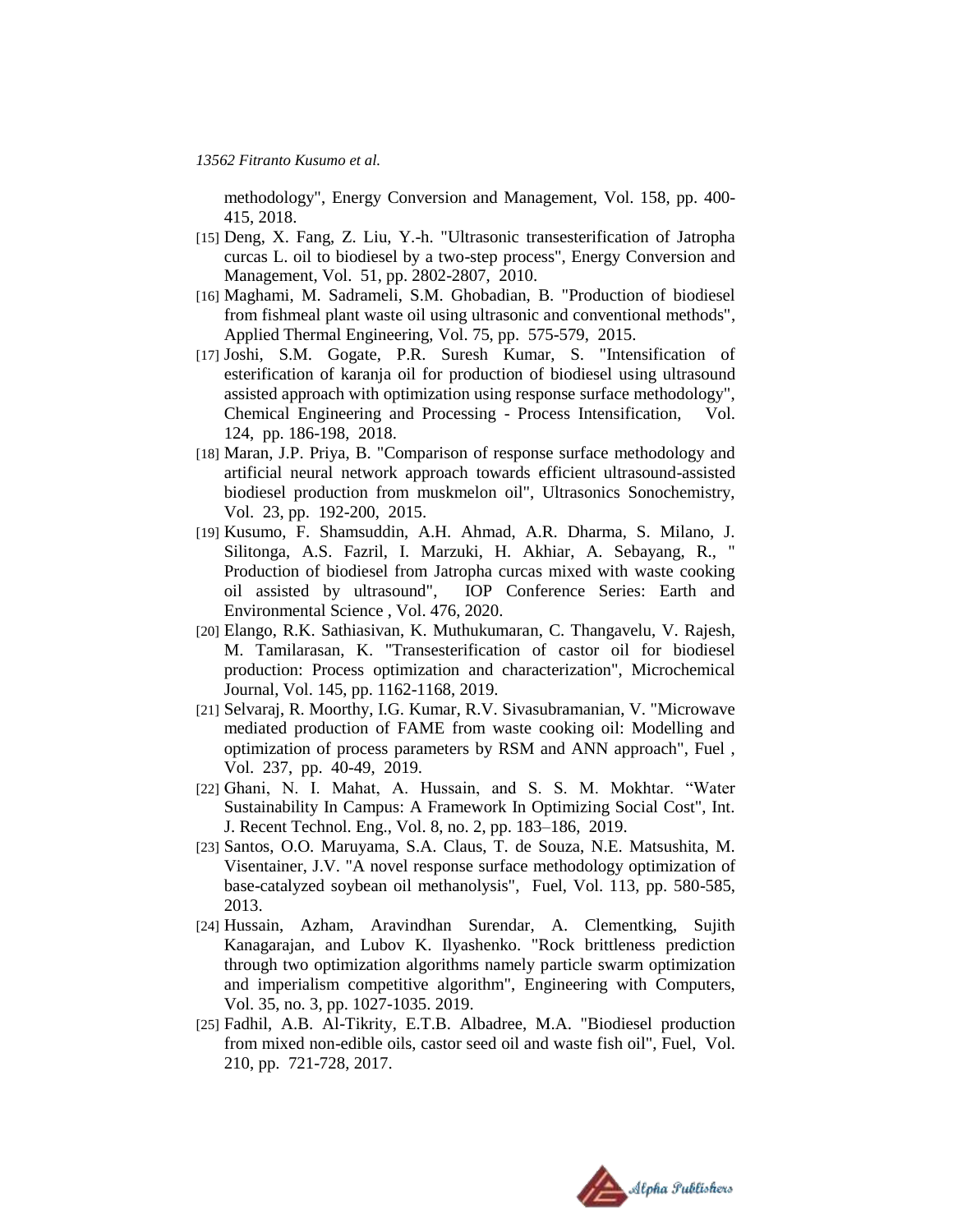[26] Sanjay Mohite, S.K., Sagar Maji, Amit Pal. "Production of Biodiesel from a mixture of Karanja and Linseed oils: Optimization of process parameters", Iranica Journal of Energy and Environment , Vol. 7, no. 1 pp. 12-17, 2016.

## **Biographies**



**Fitranto Kusumo,** Institute of Sustainable Energy, Universiti Tenaga Nasional, Jalan IKRAM-UNITEN, Kajang, Selangor, Malaysia.



**Abdul Halim Shamsuddin,** College of Science and Information Technology, Universiti Tenaga Nasional, Jalan IKRAM-UNITEN, Kajang, Selangor, Malaysia.



**Abdul Rahim Ahmad,** Department of Mechanical Engineering, Politeknik Negeri Medan, Medan, Indonesia.